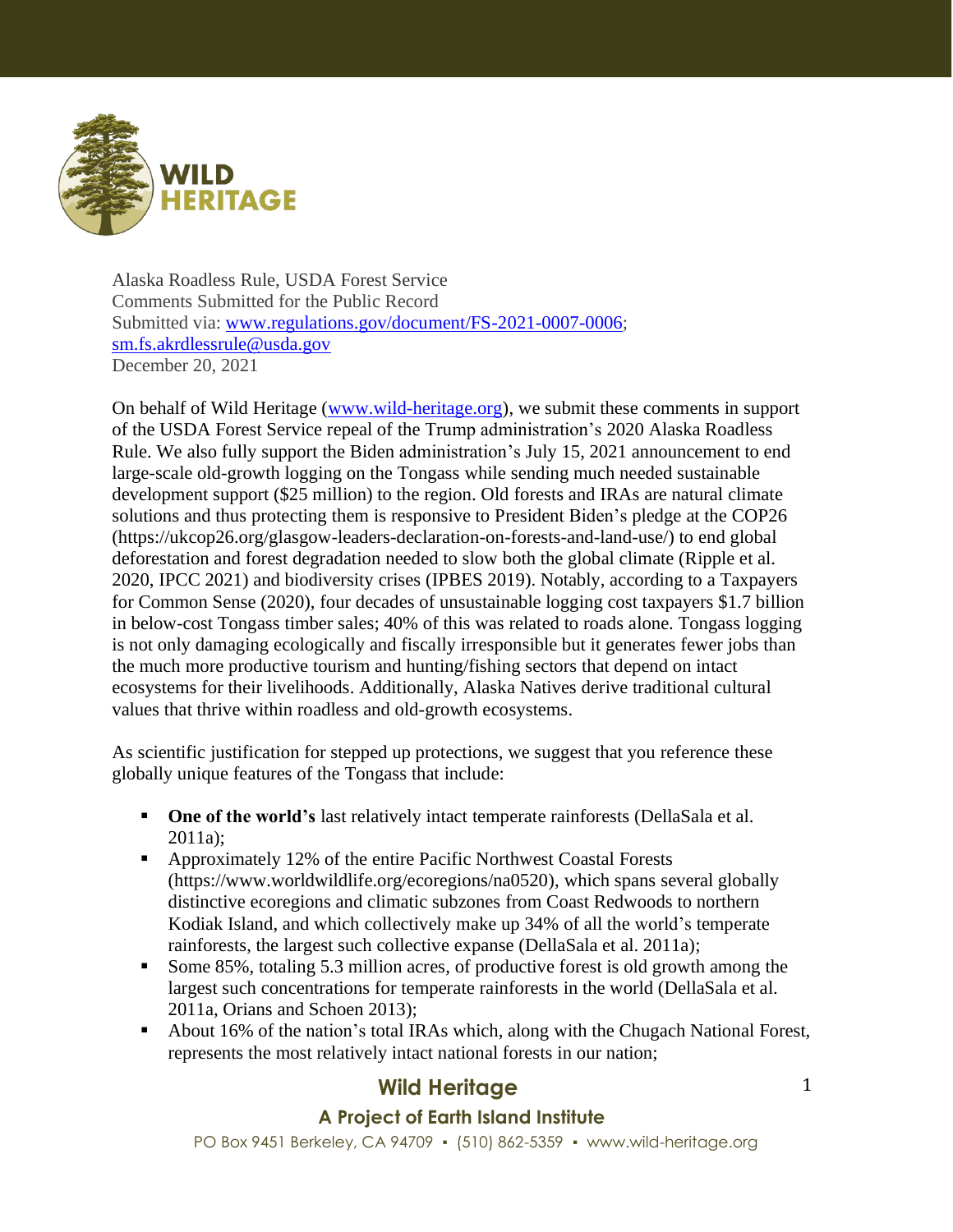- Abundant salmon (all 6 *Oncorhynchus* species) and wildlife populations, some of which are imperiled in the lower 48 states, and which achieve highest abundance in intact watersheds such as the Tongass 77 priority areas (Smith 2016);
- High levels of endemic subspecies\*(Dawson et al. 2007) along with extraordinary lichen richness – lichens are diagnostic of all the world's temperate rainforests and are sensitive to old-growth logging (DellaSala et al. 2011a);
- **EXECUTE:** Approximately one-quarter of all C stores on the entire National Forest System (NFS), which is remarkable considering the Tongass represents just 8% of the total NFS land area;
- Nearly half (48%) of the Tongass carbon (woody biomass, soils) is within productive old growth, evenly split between roaded and IRAs, thus, at least some roaded old growth carbon stores remain vulnerable to logging pressure;
- IRAs (all vegetation types) contain 51% of the total forested carbon; 25% of that carbon is held within productive old-growth forests inside IRAs;
- Nearly 15% of all carbon on the Tongass is stored within T77 watersheds with >80% of that C overlapping with IRAs and half that overlapping with productive old growth – thus T77s add to carbon stores but overlap with other categories;
- Only  $\sim$  5% of Tongass carbon is within young growth with most (96%) of young growth carbon in roaded-logged areas (some young growth overlaps with IRAs);
- The maritime climate and intact forests provide climate refugia compared to more extreme climatic changes in the interior of Alaska and temperate rainforests further south (DellaSala et al. 2015, Buma et al. 2019, Vynne et al. 2021); and
- Culturally important fish and wildlife that are the food supply of Native Alaskans.

\*Island biogeography has played a key role in the evolution of unique subspecies and adaptive radiations (speciation events) on the Tongass. Species richness and turnover rates on islands are related to island size and distance from the mainland. In general, small islands and islands more distant from the Alaska mainland experience high turnover rates –local extinction exceeds colonization due to isolating factors on small islands. Conversely, large islands and those closer to the mainland exhibit more of the mainland population dynamics and species richness as they receive in-migration from nearby mainland source populations. Typically, island systems can handle species turnover rates if they are not exacerbated by anthropogenic disturbances that unnaturally fragment habitat and isolate already localized populations. The situation on Prince of Wales Island is just that and is most critical. While the island is the largest in the archipelago it has also received the vast majority of road building and logging that has disrupted island population dynamics particularly for endemic subspecies like the Alexander Archipelago wolf (*Canis lupus ligoni*). Thus, IRAs play a strategic role in providing refugia for wolves potentially facing population bottlenecks due to over hunting and declining habitat from logging. The importance of IRAs and protected old growth refugia should be summarily discussed in the context of population viability, which has a long-standing interest from the scientific community (for example see Tongass old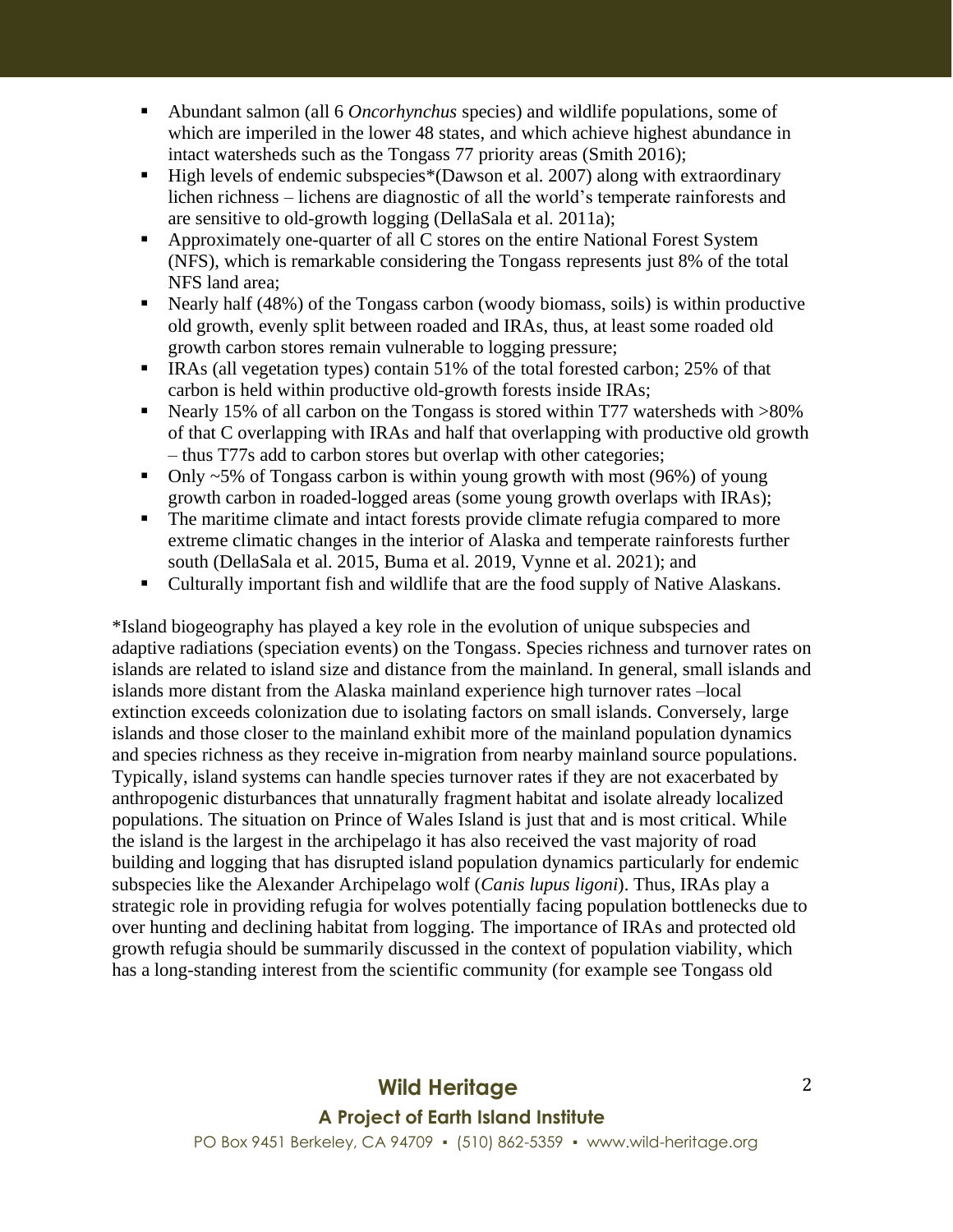growth population viability strategy https://www.fs.usda.gov/Internet/FSE\_DOCUMENTS/stelprdb5422739.pdf<sup>1</sup>).

Our specific comments and pdfs when available (open access) are enclosed for the public record. In cases where pdfs are not open access, we provided links to the citations.

Dominick A. DellaSala, Ph. D Chief Scientist, Wild Heritage, a Project of Earth Island Institute

#### **I. Global Significance of the Tongass Rainforest**

One of the first avian-forest research projects (which was funded by the Forest Service) on the Tongass was conducted by myself and colleagues on Prince of Wales Island in the 1990s (DellaSala et al. 1996). At the time, we documented much higher abundance of breeding birds in old growth vs. young growth (untreated 15-20-year old clearcuts), thinned, and canopy gapped young-growth stands (in replicate). Wintering birds also benefited from old growth as the multi-story canopy provided superior snow intercept properties that presumably offered thermal refugia during snowy winters (also beneficial to deer as thermal/winter/hiding cover). That study was followed with a repeated-measures design at the same locations over a decade later (Matsouka et al. 2012) where we again documented the superior habitat benefits of old-growth forests for breeding birds compared to young growth (treated and untreated). In both cases, we recommended full protection of old growth and modifications to the thinning and canopy gap treatments in young growth to restore some of the habitat values degraded by logging. This included removal of logging slash to allow deer access to treated sites (gapped and thinned), and repeat thinning (variable spacings) to extend understory benefits in young forests that otherwise are in the stem exclusion phase with little if any understories and impenetrable conditions due to tight tree spacing. Such restorative treatments, along with culvert enhancements in anticipation of more frequent and intense storms, and road decommissioning should be incorporated into young growth management while the old-growth logging program is terminated.

*Relative intactness is globally outstanding* - the Tongass is **one of the world's last relatively intact temperate rainforests** along with the Great Bear in BC, Valdivia in Chile/Argentina,

### **Wild Heritage A Project of Earth Island Institute**

<sup>&</sup>lt;sup>1</sup>Also see these two studies cited in the USDA document - Suring, L.H., D.C. Crocker-Bedford, R.W. Flynn, C.S. Hale, G.C. Iverson, M.D. Kirchhoff, T.E. Schenck, L.C. Shea, and K. Titus. 1993. A proposed strategy for maintaining well-distributed, viable populations of wildlife associated with old-growth forests in southeast Alaska. Report of an Interagency Committee. Review Draft, May 1993. Juneau, AK. 278 pp. Suring, L.H., D.C. Crocker-Bedford; R.W. Flynn, C.S. Hale, G.C. Iverson, M.D. Kirchhoff, T.E. Schenck, L.C. Shea, and K. Titus. 1994. Response to the Peer Review of: A Proposed Strategy for Maintaining Well-distributed, Viable Populations of Wildlife Associated with Old-growth Forests in Southeast Alaska. Report of an Interagency Committee. May 1994. 11 pp.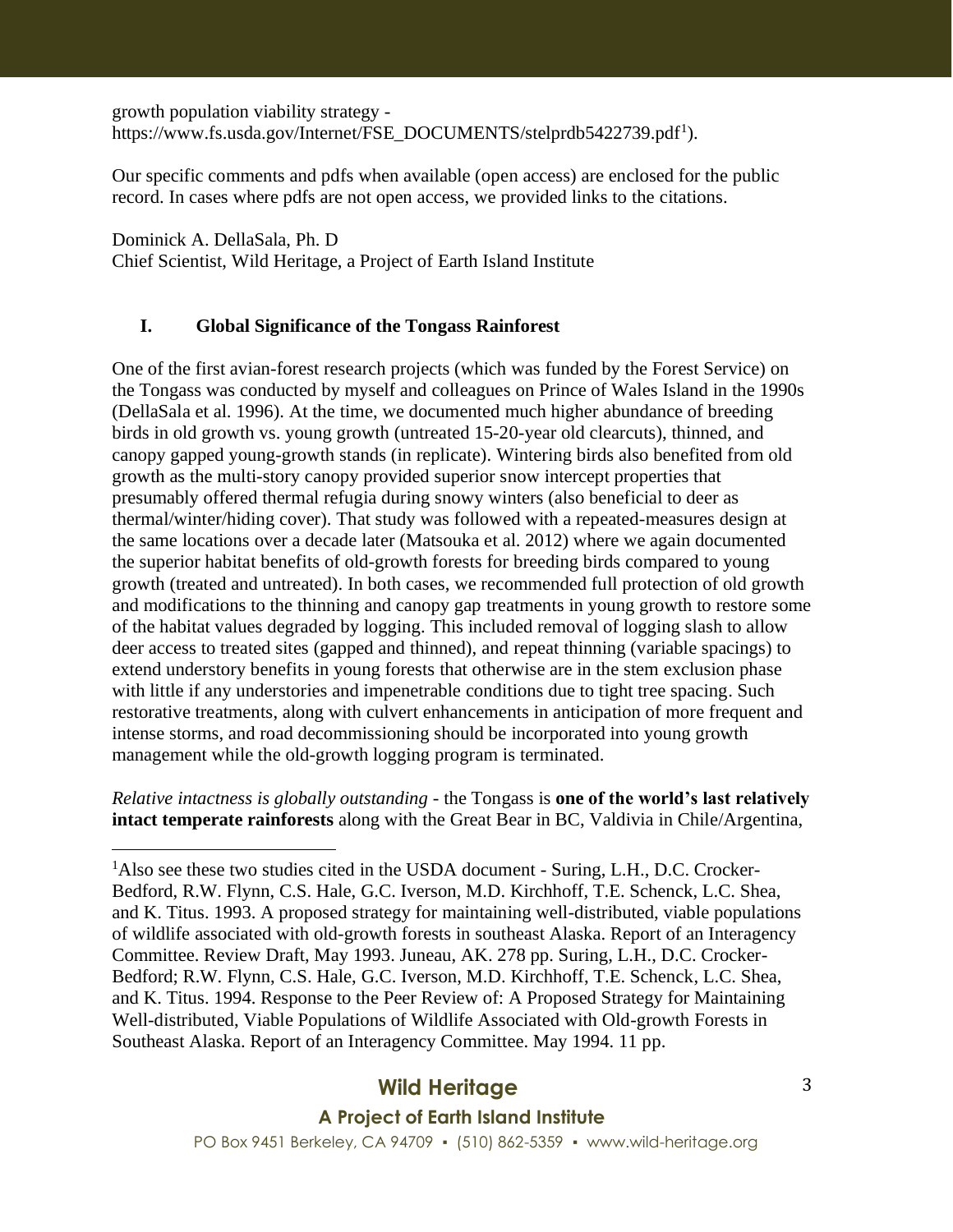and two inland temperate/boreal rainforests in Russia (DellaSala et al. 2011b). Please correct the USDA Alaska roadless notice as it claims that the Tongass is **the largest intact** temperate rainforest in the world. However, technically it is not "the largest" but rather is **one of the largest** as the aforementioned areas have more relatively intact temperate rainforest than even the Tongass (see DellaSala. et al. 2011b for region by region estimates). Nevertheless, the Tongass is globally significant on that measure alone.

*Among the most carbon dense forests in the world* - the Tongass is a global carbon champion along with other primary (unlogged) forests in the Pacific Northwest (Krankina et al. 2014) and *Eucalyptus regnans* in Tasmania (Keith et al. 2009) that have even higher C densities. It is important to note that the high C density on the Tongass is because of primary (old growth) forests and muskegs (Buma and Thompson 2019) as outlined below in our C analysis.

*Primary forests have relatively stable carbon stocks* - primary forests globally store 30 to 70% more carbon per acre than logged forests (Mackey et al. 2014, Zoltan et al. 2020, DellaSala et al. 2020), which is one of the many reasons why primary forests are irreplaceable. Additionally, intact ecosystems like Tongass old growth and IRAs represent more-stable carbon stores compared with logged areas (Moomaw et al. 2019, Cook-Patton et al. 2021). This should be properly acknowledged.

*Climate refugia* - DellaSala et al. (2015) and more recently Vynne et al. (2021) documented general features that may allow the Tongass to function as climate refugia compared to temperate rainforests further south (Pacific Northwest, also see Buma et al. 2019) and the interior of Alaska where climate change velocities are among the fastest on the planet [\(https://nca2014.globalchange.gov/report/regions/alaska,](https://nca2014.globalchange.gov/report/regions/alaska) Carroll et al. 2015). Refugia properties of the Tongass are due mainly to the moderating effects of the maritime current, relative intactness of old-growth forests and IRAs, and minimal large-scale natural disturbances like fires and insect-tree diebacks (DellaSala et al. 2015). Although, notably, there are already significant climatic changes underway across the region, not the least of which is the alarming decline of Alaska yellow cedar (*Cupressus nootkatensis*), due mainly to reduction of late winter snow cover that prevented root exposure to late winter freeze (Hennon et al. 2012). Logging would only intensify yellow cedar, a culturally important species, decline by compounding disturbances over large areas and under compressed timelines that may exceed the adaptive resilience of this conifer. For species like yellow cedar to adapted to climate change, they will need refugia, places where anthropogenic disturbances like logging and road building are prohibited in order to serve as source populations for recolonization into new climate niches. Most importantly, this includes both live and dead cedar as the dead trees are important snags for wildfire and contain carbon stored in dead pools that will remain on site for decades, slowly decomposing while new vegetation sequesters C. Moreover, before those trees died many would have laid a seed bed down that might include new genetic adaptations better suited to the changing climate. Logging would impact that natural reseeding, roadless areas would not.

### **Wild Heritage A Project of Earth Island Institute** PO Box 9451 Berkeley, CA 94709 ▪ (510) 862-5359 ▪ www.wild-heritage.org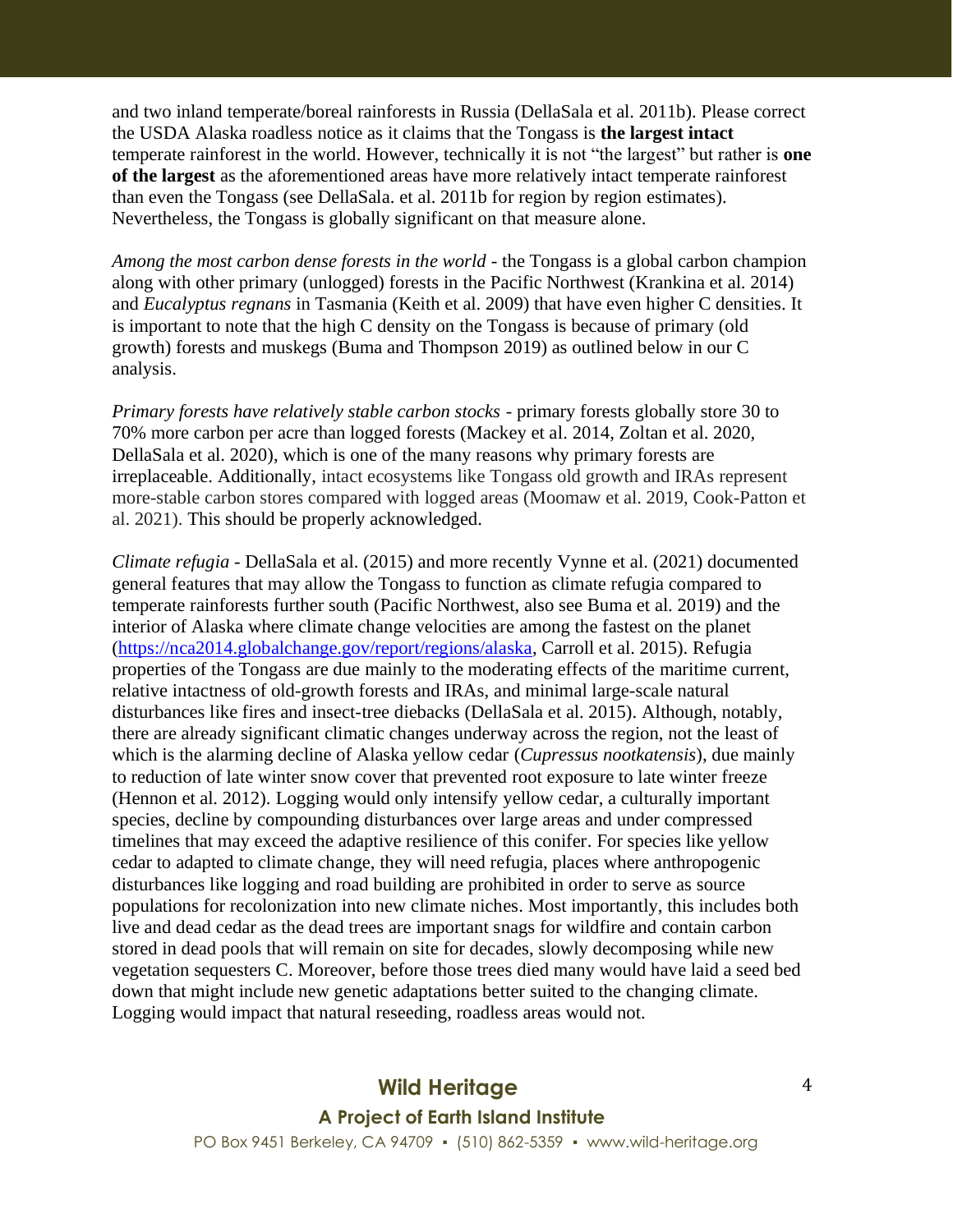*Old trees are critical to US climate commitments and should be protected in a national strategic carbon reserve or similar designations* - old-growth forests and old trees are in short supply globally due to widespread logging (Lindenmayer et al. 2012, 2013, Lutz et al. 2018), as well as primary forests that generally have declined substantially (i.e., now include only one-third of the world's forests, Mackey et al. 2014). This is why ending the old growth logging on the Tongass along with full IRA protections is of major importance to President Biden's COP26 forest announcement and with the development of the US Nationally Determined Contributions (NDC) to the Paris Climate Agreement (United Nations 2015). Article 5 of the Paris Climate Agreement, which should be acknowledged in the rule change, states:

*"Sinks and reservoirs* (Art.5) –The Paris Agreement also encourages Parties to conserve and enhance, as appropriate, sinks and reservoirs of GHGs as referred to in Article 4, paragraph 1(d) of the Convention, including forests" [\(https://unfccc.int/process-and-meetings/the-paris](https://unfccc.int/process-and-meetings/the-paris-agreement/the-paris-agreement/key-aspects-of-the-paris-agreement)[agreement/the-paris-agreement/key-aspects-of-the-paris-agreement\)](https://unfccc.int/process-and-meetings/the-paris-agreement/the-paris-agreement/key-aspects-of-the-paris-agreement). This should be referenced as appropriate context for rejecting the Trump roadless decision.

Ending forest degradation needs to not only include Tongass old-growth and IRA protections but protection for **all mature forests and large trees on federal lands nationwide** (separate rule making needed but stated here for proper context). Doing so, would demonstrate US global leadership in setting meaningful NDC targets and responsible global commitments to forest protections with the intent of creating a national strategic carbon reserve (e.g., see DellaSala et al. https://www.seattletimes.com/opinion/a-strategic-natural-carbon-reserve-tofight-climate-change/ and Law [https://theconversation.com/keeping-trees-in-the-ground](https://theconversation.com/keeping-trees-in-the-ground-where-they-are-already-growing-is-an-effective-low-tech-way-to-slow-climate-change-154618)[where-they-are-already-growing-is-an-effective-low-tech-way-to-slow-climate-change-](https://theconversation.com/keeping-trees-in-the-ground-where-they-are-already-growing-is-an-effective-low-tech-way-to-slow-climate-change-154618)[154618\)](https://theconversation.com/keeping-trees-in-the-ground-where-they-are-already-growing-is-an-effective-low-tech-way-to-slow-climate-change-154618) or similar designations. The Tongass can lead by example with the nations' first strategic carbon reserve system.

In sum, protecting all old-growth forests (IRAs and roaded) on the Tongass is vital to ecosystem integrity (NFMA 2012 planning rule) and C stores (herein), and would make an invaluable contribution to natural climate solutions at a time when the scientific community has issued multiple warnings of imminent ecosystem collapses (IPBES 2019) and climate disasters are accelerating (IPCC 2020, Ripple et al. 2020) triggered by the unprecedented increases in greenhouse gas emissions across all sectors, especially agriculture and forestry.

### **Tongass IRAs are Nationally Significant**

*Roads open forests to a "death by a thousand cuts"* - roads are the antithesis of roadless areas, as they compound anthropogenic disturbances that accumulate spatially and over time along a road effect zone (~1 km on either side of the road). We suggest that you include this summary of road related impacts in support of IRA protections.

Ibisch et al. 2017 (see online Supplemental provided) provided perhaps the most comprehensive science-based synthesis of road impacts citing 58 studies across a range of taxa that documented:

# **Wild Heritage**

### **A Project of Earth Island Institute**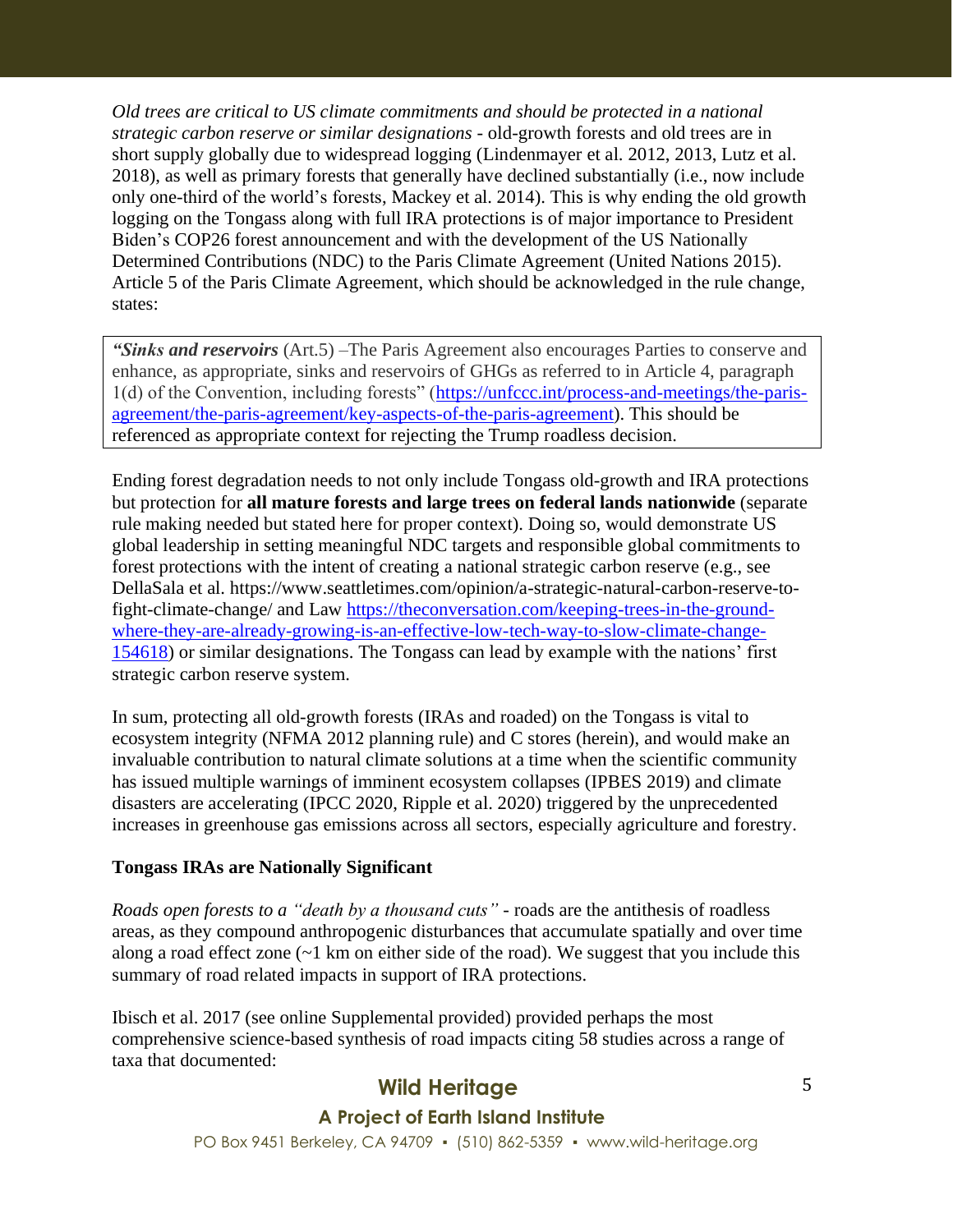(1) reduction of animal abundance, density, and population size;

(2) modification of animal behavior (e.g., physiological stress);

- (3) reduction of species richness and diversity;
- (4) facilitation of invasive species colonization;
- (5) associated deforestation and forest degradation;
- (6) alteration of hydrological processes and wildfires;
- (7) changes of landscape patterns and fragmentation;
- (8) facilitation of resource extraction;
- (9) noise and various other impacts;
- (10) widespread declines in salmonids

\*Note - also see Forman and Alexander (1998), Trombulak and Frissell (2000), Heilman et al. (2002), and Forman et al. (2003) for additional studies of road impacts.

The main conclusions of Ibisch et al. (2017) is apparent from their abstract in *Science* magazine (please factor this into the purpose and need for IRA protections):

"Roads fragment landscapes and trigger human colonization and degradation of ecosystems, to the detriment of biodiversity and ecosystem functions. The planet's remaining large and ecologically important tracts of roadless areas sustain key refugia for biodiversity and provide globally relevant ecosystem services. Applying a 1-kilometer buffer to all roads, we present a global map of roadless areas and an assessment of their status, quality, and extent of coverage by protected areas. About 80% of Earth's terrestrial surface remains roadless, but this area is fragmented into  $\sim 600,000$  patches, more than half of which are  $\leq 1$  square kilometer and only 7% of which are larger than 100 square kilometers. Global protection of ecologically valuable roadless areas is inadequate. International recognition and protection of roadless areas is urgently needed to halt their continued loss."

The length of roads globally is projected to increase by  $>60\%$  (14.4 million miles – or enough to circle the Earth 600 times) from 2010 to 2050 (Laurance et al. 2015) and thus there is an urgent need to protect remaining roadless areas before they are gone (Ibisch et al. 2017). The Tongass underscores global roadless area importance and the damages caused by an expansive roads network outside IRAs. **For instance, there are some 5,000 road miles on the Tongass (https://www.fs.usda.gov/detail/tongass/home/?cid=FSEPRD760082), which is nearly enough to span the roundtrip distance from Juneau to New York City. Many of these roads should be permanently decommissioned and natural hydrology restored along with upgrading culverts in anticipation of greater storm intensities perhaps using funds from the recently approved Infrastructure bill.**

*Roadless areas are essential to biodiversity, climate refugia, and sustainable development* roadless areas serve as vital refugia for countless species and ecological processes (see Ibisch et al. 2017 for global assessment). Some of the widely recognized values include:

(1) higher numbers, abundance, and diversity of wildlife;

# **Wild Heritage A Project of Earth Island Institute**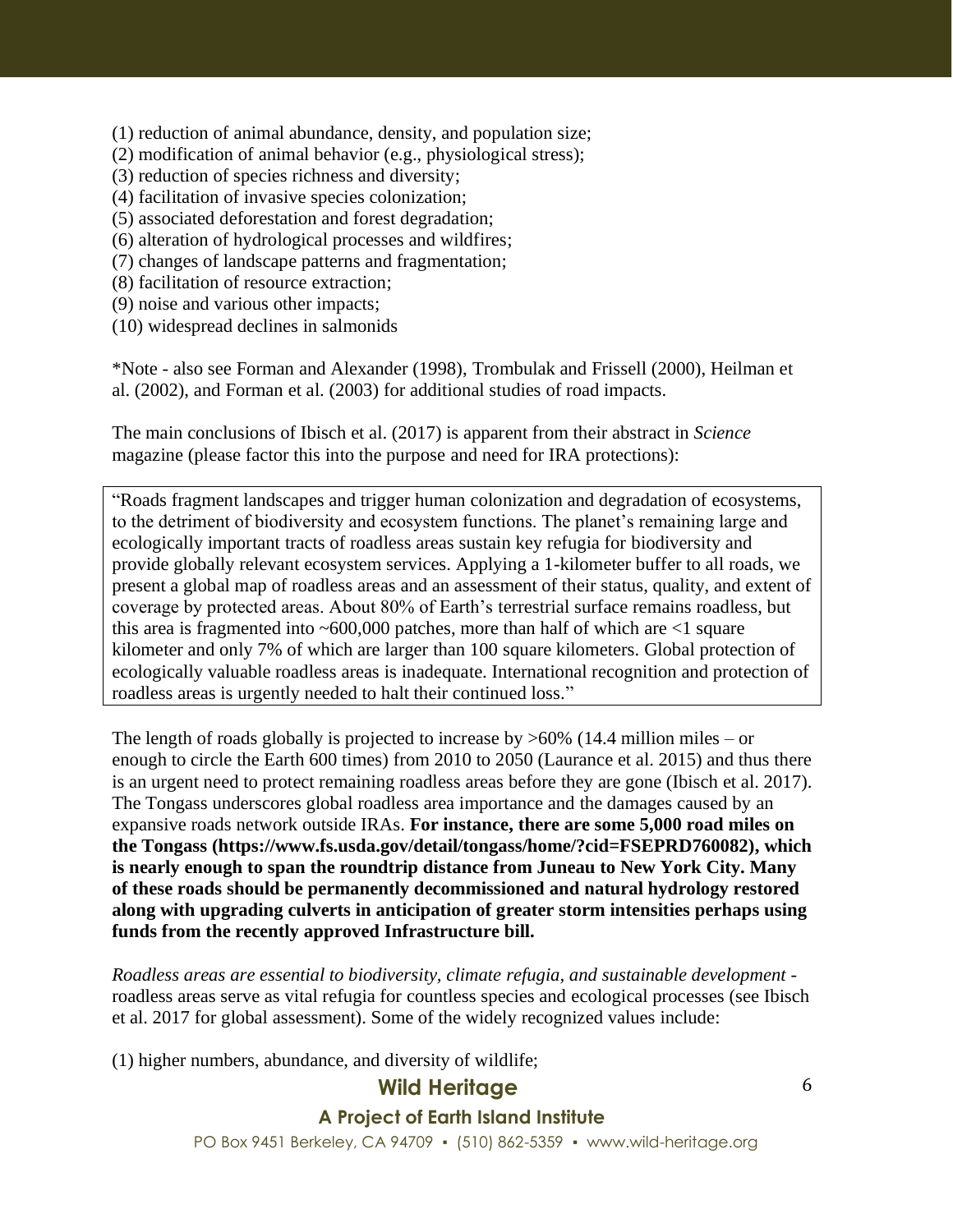(2) strongholds for aquatic species, particularly salmonids;

(3) presence of intact hydrological and natural disturbance processes;

(4) refugia for wide-ranging species such as large carnivores;

(5) resilience to climate change due to intact patch sizes, connectivity, and ecosystem functionality;

(6) lower levels of invasive species; and

(7) clean water repositories due to their association with drinking water source areas and headwater streams.

Several other published studies summarize roadless values that should be cited: Strittholt and DellaSala 2001, Loucks et al., 2003, Gelbard and Harrison 2003, DellaSala et al. 2011c, Selva et al. 2011, Ibisch et al. 2017, and Watson et al. 2018. Only the abstract was available to Gelbard and Harrison 2003 – copied here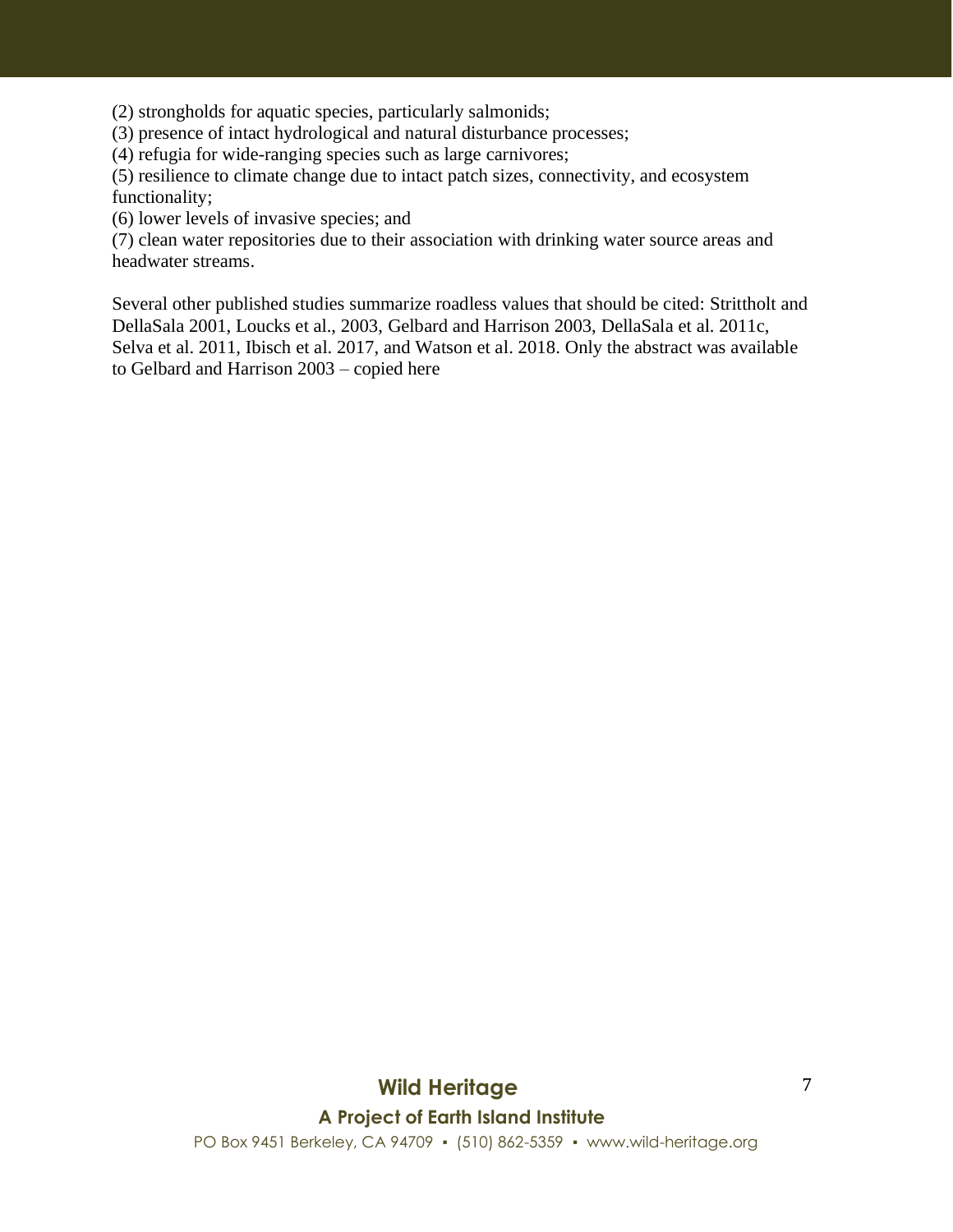#### ROADLESS HABITATS AS REFUGES FOR NATIVE GRASSLANDS: INTERACTIONS WITH SOIL, ASPECT, AND GRAZING

#### JONATHAN L. GELBARD<sup>1</sup> and SUSAN HARRISON

Department of Environmental Science and Policy. University of California, Davis, California 95616 USA

Abstract. The idea that roadless habitats act as refuges for native-plant diversity against exotic-plant invasion has seldom been tested. We examined the effect of distance from roads and its interactions with soil type, aspect, and livestock grazing on native- and exoticplant diversity in a 130 000-ha inland California (USA) foothill grassland landscape. During spring 2000 and 2001, we measured the numbers of and cover by native and exotic plant species in 92 sites stratified by distance from roads  $(10 \text{ m}, 100 \text{ m}, \text{and} > 1000 \text{ m})$ , soil type (nonserpentine and serpentine), and aspect (cool, warm, and neutral slopes). In nonserpentine grasslands, native cover was greatest in sites >1000 m from roads (23%) and least in sites 10 m from roads (9%), and the percentage of species that were native was significantly greatest in sites >1000 m from roads (44%) and least in those 10 m from roads  $(32\%)$ . In addition, the most distant sites had the largest number of native grass species and the fewest exotic forb species. In serpentine grasslands there was no significant effect of distance from roads on the numbers of and cover by native and exotic species. On both soils, two exotic species (Centaurea solstitialis and Aegilops triuncialis) were at their lowest frequencies, while a native bunchgrass, Nassella pulchra, was at its highest frequency, in sites >1000 m from roads. On nonserpentine soils only, the exotics, Convolvulus arvensis and Polypogon monspeliensis, were at their lowest frequency, while a native bunchgrass, Poa secunda, was at its highest frequency in the most distant sites. Native species were more abundant on serpentine than nonserpentine soils; on serpentine, natives were more abundant on slopes than flat sites, while on nonserpentine, natives were least abundant on warm, south-facing slopes.

Grazing, soil type, and aspect all significantly interacted in their effects on native and exotic richness and cover. Grazing negatively affected the number of native grass species, but not the number of native forb species on nonserpentine, and positively affected the number of native forb species, but not the number of native grass species on serpentine.

Roadless areas are significant refuges for native species. However, to protect these habitats from the continued threat of invasion, land managers should consider means of preventing construction of new roads, limiting off-highway vehicle access into grasslands with low road densities, identifying a regime of livestock grazing that favors the persistence of natives over the spread of exotics, and monitoring recreational trails and grazing allotments within roadless areas to detect and eradicate new infestations.

Key words: Aegilops triuncialis; California grasslands; Centaurea solstitialis; exotic-plant invasions; grazing effect on species composition; habital management; Nassella pulchra; native vs. exotic plant diversity; roadless habitats.

#### **INTRODUCTION**

With increasing emphasis on land management measures aimed at protecting native diversity by controlling exotic-plant invasions (e.g., Noss and Cooperrider 1994, Soulé and Terborgh 1999), the need for a quantitative understanding of landscape-scale patterns of exotic invasion and native-species persistence has never been greater. Roads are a logical focus for a landscape-level examination of invasion, because they are the entry points for many or most human influences that affect the invasion process. Elevated concentrations of exotic species have been observed near road-

Manuscript received 20 February 2001; revised 18 March 2002; accepted 29 May 2002; final version received 22 July 2002.

sides in many ecosystems (Johnson et al. 1975, Forcella and Harvey 1983, Tyser and Worley 1992, Knops et al. 1995; Gelbard and Belnap, in press). Such patterns partly reflect the disturbed condition of roadsides themselves, but also suggest that roads act as sources of exotic propagules (Amor and Stevens 1976, Schmidt 1989, Lonsdale and Lane 1994) and as conduits for human disturbances that promote invasion (Frenkel 1970, Greenberg et al. 1997). Conversely, the idea that roadless habitats act as refuges for native plant diversity is part of the conventional wisdom of invasion ecology and conservation biology (Noss and Cooperrider 1994, Soulé and Terborgh 1999).

Nonetheless, few studies have explored the effect of distance from roads on entire plant communities at a ومسالات والمحر الماد ... L a Kasta alawan sakartha

# **Wild Heritage A Project of Earth Island Institute**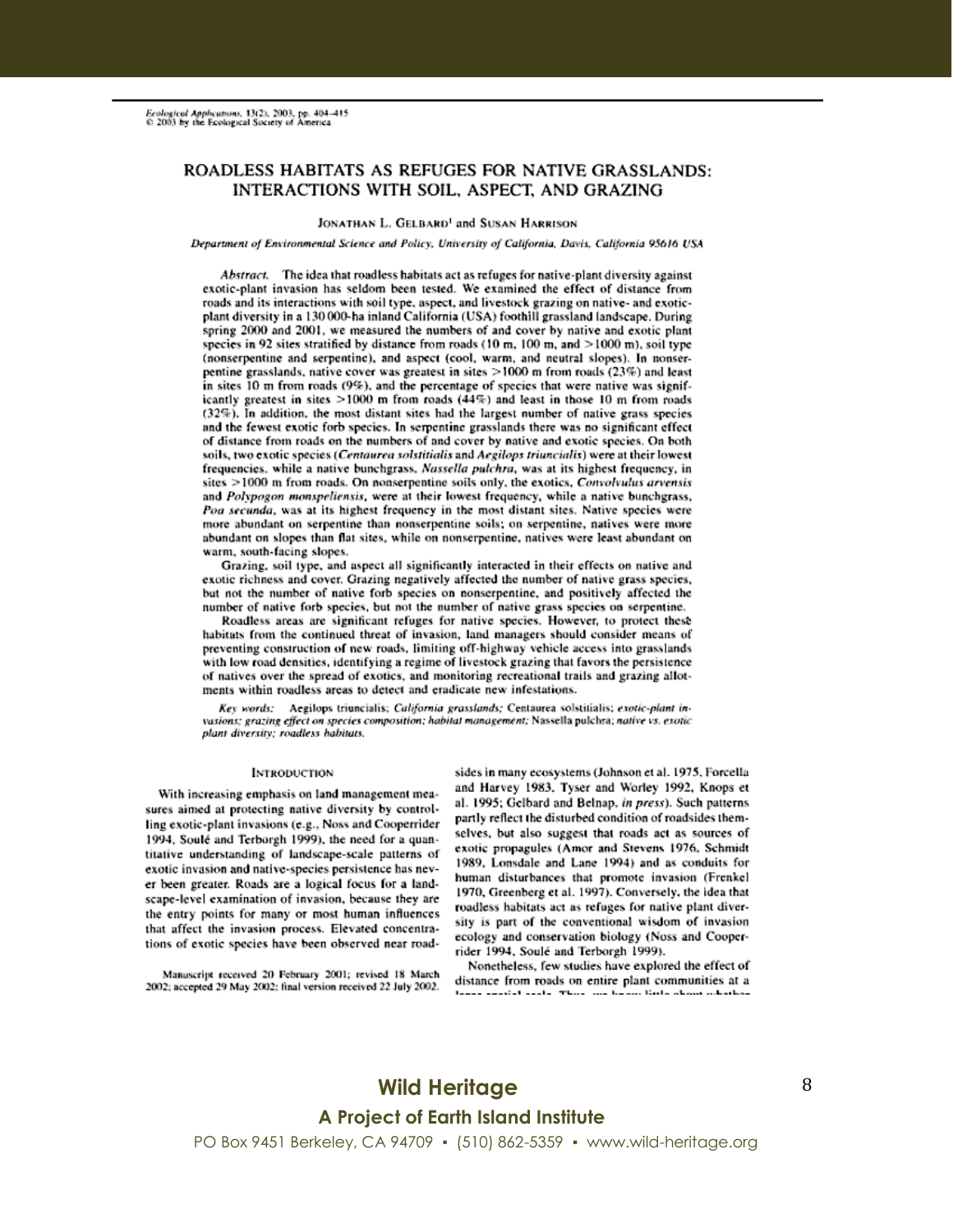In addition, Ibisch et al. (2017) showed how roadless protections are consistent with United Nations' Sustainable Development Goals and these goals should be considered by the Forest Service as fundamental to sustainable development measures you seek for the region.

**SDG 15**: **Protect, restore** and promote sustainable use of terrestrial ecosystems, sustainably manage forests, combat desertification, and halt and reverse land degradation and halt biodiversity loss.

**SDG 9: Build resilient infrastructure**, promote inclusive and sustainable industrialization and foster innovation.

Note: too many roads causing ecological damage is not **resilient infrastructure** and thus restoration is warranted in this regard alone and the Forest Service should consider taping into infrastructure funding to decommission and repair failing roads and culverts.

**Notably, the Tongass is nationally significant in having ~16% of the entire national forest roadless area network, which is by far more than any other national forest**. Many of the IRAs overlap with the Tongass 77 watersheds identified as priority because they include the highest ranked watersheds in all 14 biogeograpical provinces on the Tongass for the six salmonid species; marbled murrelet (*Brachyramphus marmoratus*) nesting habitat; black bear (*Ursus americanus*) and brown bear (*Ursus arctos horribilis*) summer habitat; Sitka black-tailed deer (Odiocoileus *hemionus sitkensis*) wintering habitat; estuaries and riparian large-tree old-growth forests (Smith 2016). Most of these species are of cultural importance to Alaska Natives and attain highest populations in intact watersheds as noted.

**The Tongass' Nationally Significant Carbon Stocks Have Been Depleted by Decades of Unsustainable Logging** (based on DellaSala et al. manuscript in preparation)

*Relatively Stable and Nationally Significant Carbon Stocks* **- no other national forest comes close to the total C stocks on the Tongass National Forest, which represent 8% of total C stores on all US forests (Leighty et al. 2006), or approximately one-quarter of total C on all national forests** (compared with total C estimates in Heath et al. 2011). The Tongass is unique in having relatively stable and accumulating C due to the rainforest climate and low incidence of large fires and insect die-offs (DellaSala et al. 2011a, DellaSala et al. 2015, Buma et al. 2019, Vynne et al. 2021, DellaSala et al. in prep). Old growth C stocks along with high C sequestration rates in young forests should be managed as a Forest-wide carbon reserve network. The Tongass also has an opportunity to support sustained C uptake in young forests by allowing at least some of them in developed areas several more decades to accumulate C by forgoing logging (aside from precommercial thinning for restoration), a process referred to as "proforestation" (Moomaw et al. 2019).

*Post-logging regeneration and harvested wood products are no substitute for old growth carbon stores* - natural regeneration/C uptake in young forests and wood product C pools by no means makes up for the substantial C debt created by over a century of old-growth logging. The C emitted a century ago, for instance, is still in the atmosphere and previously

# **Wild Heritage**

### **A Project of Earth Island Institute**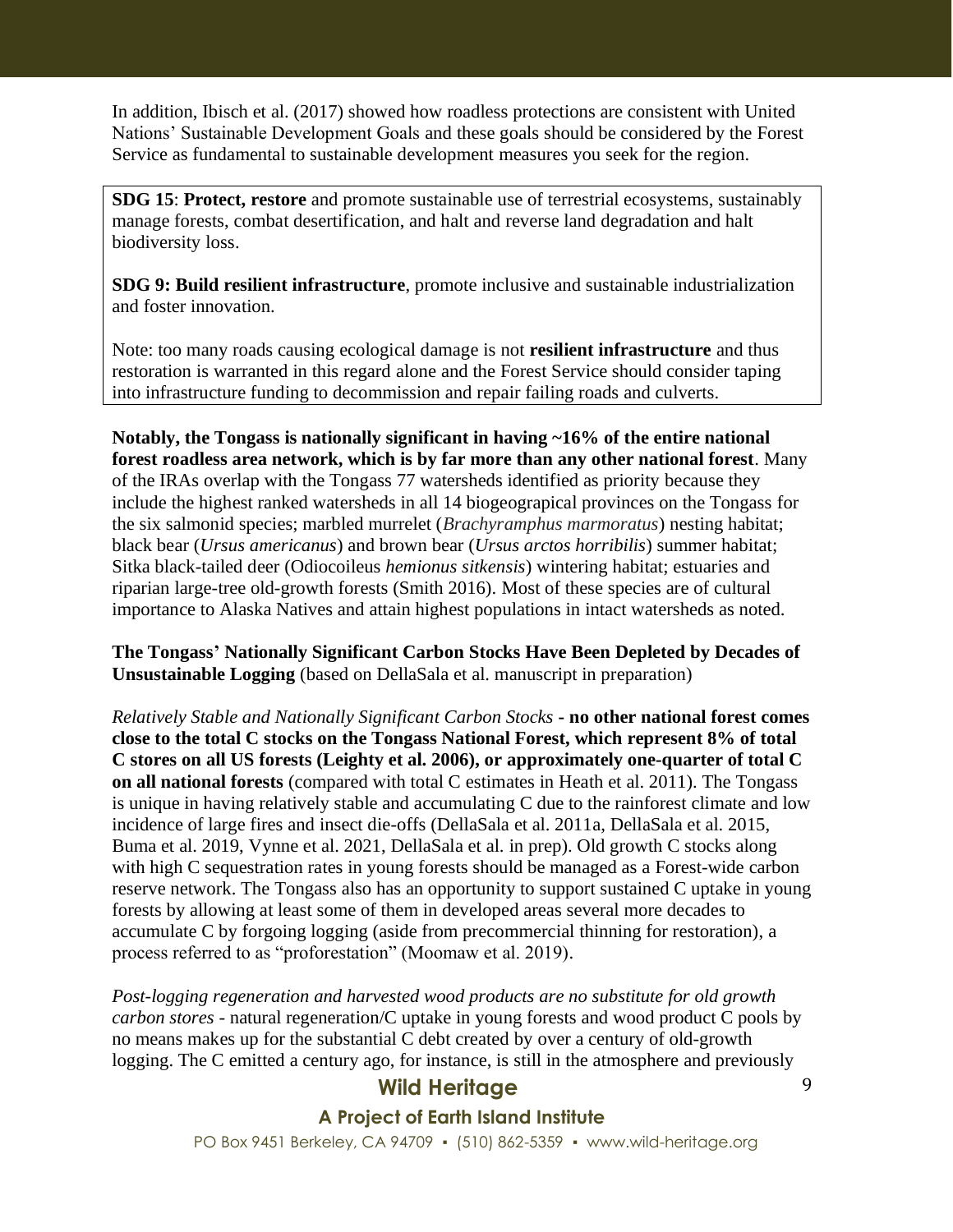logged but regenerating young forests that are on short-rotation logging cycles in no way make up for the C debt created by logging centuries old forests (see Law et al. 2018, Hudiburg et al. 2019, Harmon 2020). Consider Tongass logging typically results in up to 50% or more "fall down" – that is clearcuts are left with massive downed logs, tree stumps, root wads, and abundant logging slash – all of which is released to the atmosphere, in addition to soil losses.

*Carbon life cycle analysis is needed on logging projects* - Leighty et al. (2006) demonstrated that a no-logging alternative would sequester and store far more forest C than any logging alternative at the time. Since then Forest Service researchers (Heath et al. 2011, Barrett 2014, Birdsey et al. 2019, D'Amore and McGuire 2020) and congressional policy reviews (CRS 2020) have recognized the importance of C in federal forests. However, the Forest Service has repeatedly undervalued C stocks by trivializing old-growth logging emissions using the wrong spatial scale (e.g., by comparing logging emissions to total US emissions), bypassing comprehensive carbon accounting. Instead we suggest that the agency focus on determining its contributions to reduced emissions by also maximizing C stored in forests. That is the Forest Service should manage the Tongass as both "carbon sinks" (i.e., sequestration/uptake) and "carbon reservoirs" (i.e. long-term stores) pursuant to Article 5.1 of the Paris Climate Agreement and with the backing of proper C life cycle assessments in evaluating forest management alternatives that include whatever old growth logging it intends to allow (see Law et al. 2018, Hudiburg et al. 2019, Harmon 2019 for ways to do this). Doing so, would make an important contribution to the US NDC and to the UN request for countries to take specific actions that conserve and enhance nature-based climate solutions (United Nations 2015), which have gained broad scientific appeal (Griscom et al. 2017, Moomaw et al. 2019, Cook-Patton et al. 2021), including recent calls to protect C stocks in primary forests globally (Mackey et al. 2014, DellaSala et al. 2020).

*Tongass Carbon Stocks –* Based on FIA data and published carbon sources, we estimate that the total C stocks on the Tongass is  $\sim$  2.7 Pg or 2700 Tg (also see Leighty et al. 2006). This represents ~one-quarter of the entire National Forest C stock (11,604 Tg C = 11.6 Pg; Heath et al. 2011). Additionally, the prior estimates that we submitted to the Forest Service in our comments on roadless and old-growth decision documents are now being updated herein based on new information and mapping—our manuscript in prep is summarized as follows:

- E Nearly half  $(48\%; 1,283.3 \text{ million tons}, \text{MtC})$  of Tongass C is in productive old growth, split between soil (52.7%; 676.5 MtC) and woody biomass (47.3%; 607.3 MtC). This carbon is also evenly split between roaded and IRA old growth. The other half is in other vegetation types (e.g., muskeg).
- **EXECUTE:** IRAs account for just over half  $(51.3\%; 1,373.7 \text{ MtC})$  total C, with soil and woody biomass accounting for 61.5% (845.4 MtC) and 38.5% (528.3 MtC), respectively. About half of IRA carbon (25%) overlaps with productive old growth IRAs, the rest is in other vegetation types.
- About 15% (392.9 MtC) of all C on the Tongass is stored within T77 watersheds, with >80% (328.1 MtC) of T77 C in IRAs and half of that (163.7 MtC) in productive old growth T77s (categories overlap with above).

# **Wild Heritage**

### **A Project of Earth Island Institute**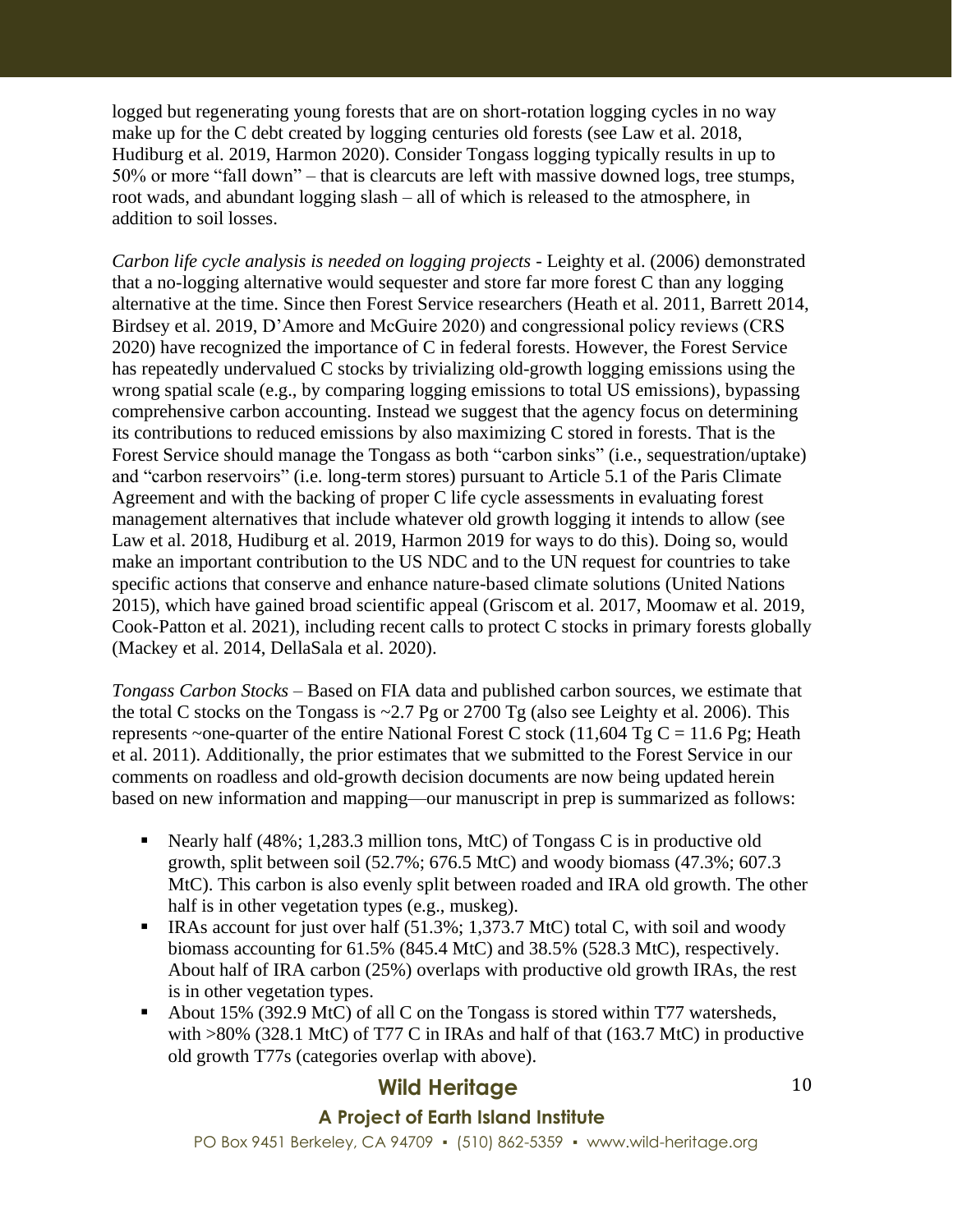- **E** Young growth accounts for only  $\sim$  5% (128.8 MtC) of total C stores, with nearly all young growth C (96%; 124.0 MtC) outside IRAs.
- Notably, protecting C stocks comes with a suite of ecosystem benefits and biodiversity (Brandt et al. 2014) in these rainforests and this should be noted in the context of the multiple values secured via C protections.

Overall, our results underscore the importance of IRAs and old-growth forests (both roaded and unroaded old growth) in keeping most of the forest C on the Tongass in the forest and stored in a relatively stable condition instead of the atmosphere.

*Carbon flux from logging is climatically impactful* – We processed USDA Forest Service datasets on timber volume sold on the Tongass by four discrete logging time bins: (1) early (ca 1908-1952); (2) pulp era (1950-2000); (3) post-pulp/pre-transition (2001-2015); and (4) early transition (2016-2020) (manuscript with citations in prep). We also projected timber volume out to the end of the century based on volume projections in the Tongass transition plan amendment of 2016. Our preliminary results are demonstrated in Figure 1 and summarized as follows:

- **•** Logging hit a historic high in 1980 ( $\sim 600$  million board feet,  $\sim 30,000$  logging trucks full), declined precipitously after the pulp era contracts expired in 2000, but is poised to ramp up in 2033, with a projected leveling off at 103 million board ft annually (~5150 fully loaded logging trucks) through this century.
- Logging emissions remain in the atmosphere for decades and are expressed herein as vehicle emissions equivalents using both back-casting (1900s to 2020) and forecasting (based on the forest plans 2021-2100) models (manuscript underway).
- **Annual emissions peaked with timber volume sold in 1980s at ~300,000 vehicle emissions equivalents.**
- **Future emissions are estimated at rate of 50,000 vehicle equivalents annually beginning in 2033 during the transition ramp up phase.**
- **Back-casting and forecasting estimates reveal that logging will have generated the equivalent of >9 million vehicle emissions over two-centuries (1900s-2100)<sup>2</sup> and that C remains in the atmosphere contributing to the climate emergency.**
- Timber sold on the Tongass generated **\$21 million in the peak timber year in 1980**, and was lowest at **\$469,591 in 2020**. By comparison, the social cost of carbon is estimated at **~\$15 million annually as logging ramps back up in 2033 even though it is coming from young-growth forests<sup>3</sup> .**

 ${}^{2}$ Hoover, C., R. Birdsey, B. et al, 2014. Chapter 6: Quantifying Greenhouse Gas Sources and Sinks in Managed Forest Systems. In Quantifying Greenhouse Gas Fluxes in Agriculture and Forestry: Methods for Entity‐Scale Inventory. Technical Bulletin Number 1939, Office of the Chief Economist, US Department of Agriculture, Washington, DC. 606 pages.

<sup>3</sup>Based on mean value from global estimates of \$54.7/tCo2 and Tongass logging levels 2033-2100. Wang, P., et al. 2019. Estimates of the social cost of carbon: a review based on meta analysis. J. Cleaner Production https://doi.org/10.1016/j.jclepro.2018.11.058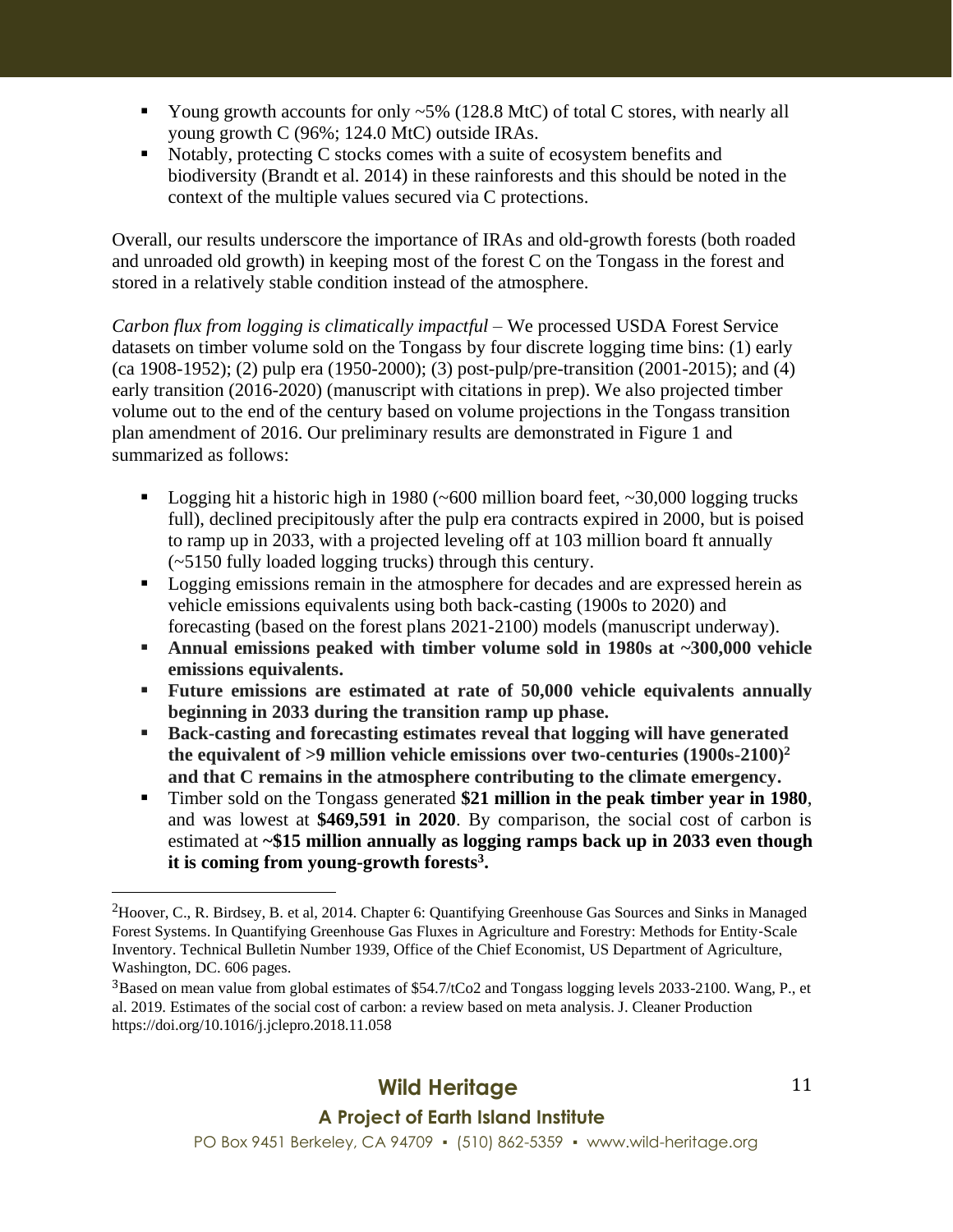

Figure 1. Historical timber harvests (gray; million board feet) and associated average decadal (red) and cumulative (blue) 100-yr emissions (million metric tons  $CO<sub>2</sub>$ ). Historic observations indicated with solid lines and future projections indicated with dashed line. . Logging emissions were estimated by converting annual board feet sold (FY Tongass timber sale reports) to CO<sup>2</sup> equivalents to vehicle emissions (preliminary). Z-axis reflects both the estimated accumulated (blue) and annual (red) emissions equivalents. Grey line is actual board ft data. End of pulp era 2000, Obama transition 2016, Transition 2021-2100.

#### **It is abundantly clear that Tongass logging has treated the atmosphere like a CO<sup>2</sup> emissions dumping ground. Any further old growth logging is inconsistent with the Biden administration's forward-looking climate policies based on avoided emissions alone.**

We reiterate that logging emissions are not made up for by regenerating forests, especially if they are logged again on short timber rotations, nor by storing a small portion of C in harvest wood product pools, which are at best a delayed emission (that is wood products do not last nearly as long as an old-growth tree, Hudiburg et al. 2019 and Harmon 2020, and there is considerable fall down on logged sites). Proper life cycle and C accounting of all upstream (on site) and downstream (processing, manufacturing, transport) emissions would bolster the importance of Tongass C stores and account for the region's climatically, ecologically, and culturally damaging logging and road building.

#### **Closing Comments**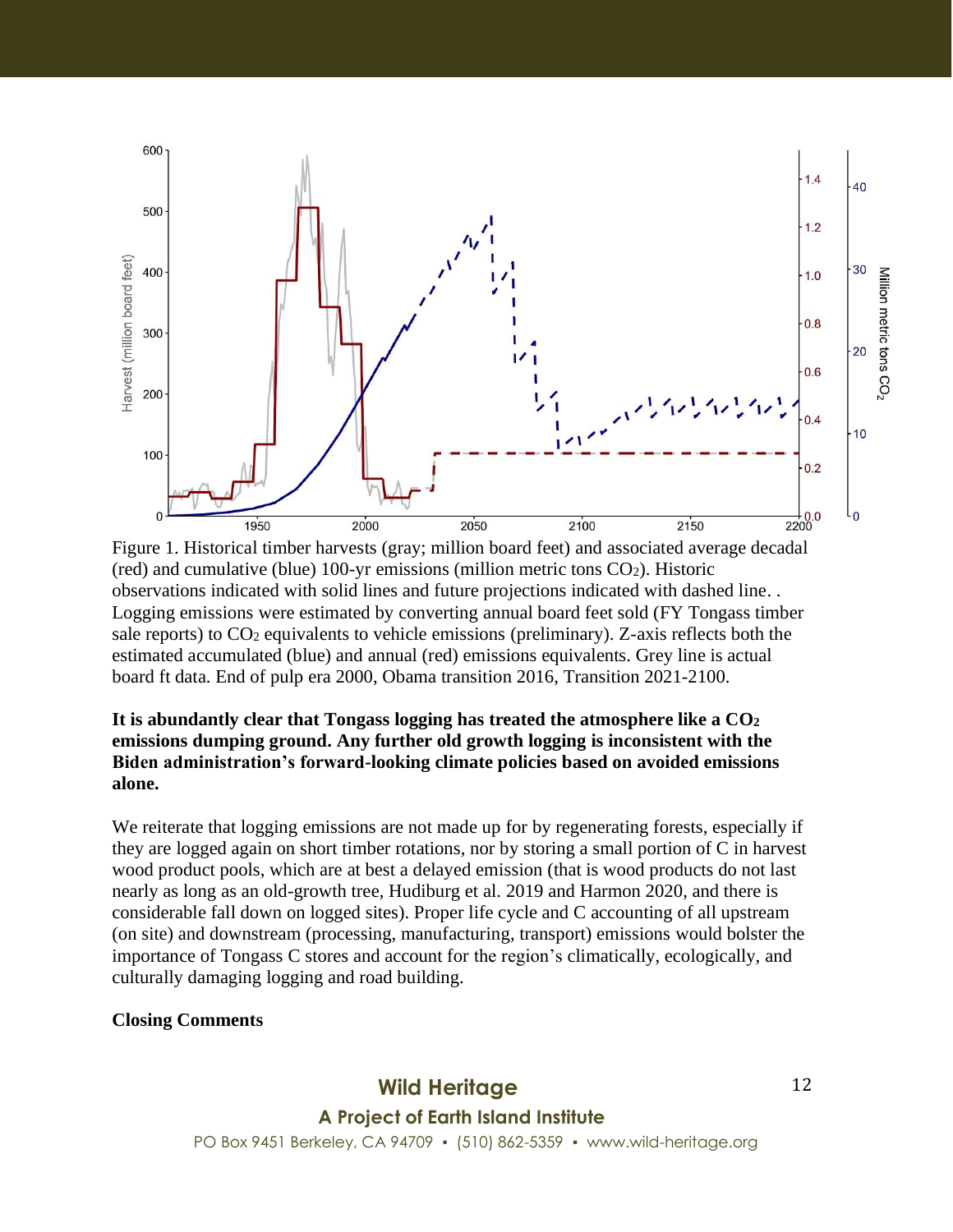I have been working on the Tongass since 1990 as a researcher because of its many global superlatives. The Tongass has been at the cross-roads of controversy reflected in the centurylong unsustainable logging and road building program that is not based on best science reflective of the region's unique attributes. All ecosystems have limits and we have pushed far too many of them to the brink of collapse during what many are calling the "Anthropocene," the age of humanity's enormously growing ecological footprint (Ripple et al. 2020). The Tongass has a unique opportunity to set the pace of forest protection and ecological restoration nationally while providing a global model of US commitments to forest protections and shifting the region increasingly into sustainable development. We urge the Forest Service to showcase the Tongass as an important example of the president's forest pledge that needs to be followed with a national rule to protect all mature forests and trees on federal lands via a strategic national carbon reserve (starting with the Tongass) or similar protective designations. Federal forests are just too vital to the climate, biodiversity, clean water, tourism/fishing, traditional cultural values, and future generates to continue chipping away at them in a climate and biodiversity crises.

Most countries with primary forests eventually reach a tipping point where nearly all of their primary forests have been replaced by industrial forests with substantial losses to biodiversity and ecosystem services and lasting climate consequences. The Tongass can choose a different path by protecting all remaining old growth and IRAs before hitting that point of no return where most of the landscape is so degraded and fragmented by roads and clearcuts (e.g., much of Prince of Wales Island is dangerously close) that it drives unprecedented species losses and accelerated climate change impacts (especially on island systems as noted). Importantly, even though some 85% of Tongass old growth remains, most of the highest volume old growth stands were logged during the 50-year contracts that left an indelible scar on the region (Albert and Schoen 2013) that persists to this day in the hundreds of thousands of acres of young stands lacking carbon and biodiversity of the original forest. Many of the logged areas are on the most productive sites (e.g., karst) that would benefit from restoration and proforestation (i.e., grow back the old growth). It is indeed time to do it differently on the Tongass, to recognize its irreplaceable values, and to restore the landscape that so many Native Alaskans and tourism/fishing/hunting sectors depend upon and that are anchored by the remaining old-growth forests and roadless areas.

### **Wild Heritage A Project of Earth Island Institute** PO Box 9451 Berkeley, CA 94709 ▪ (510) 862-5359 ▪ www.wild-heritage.org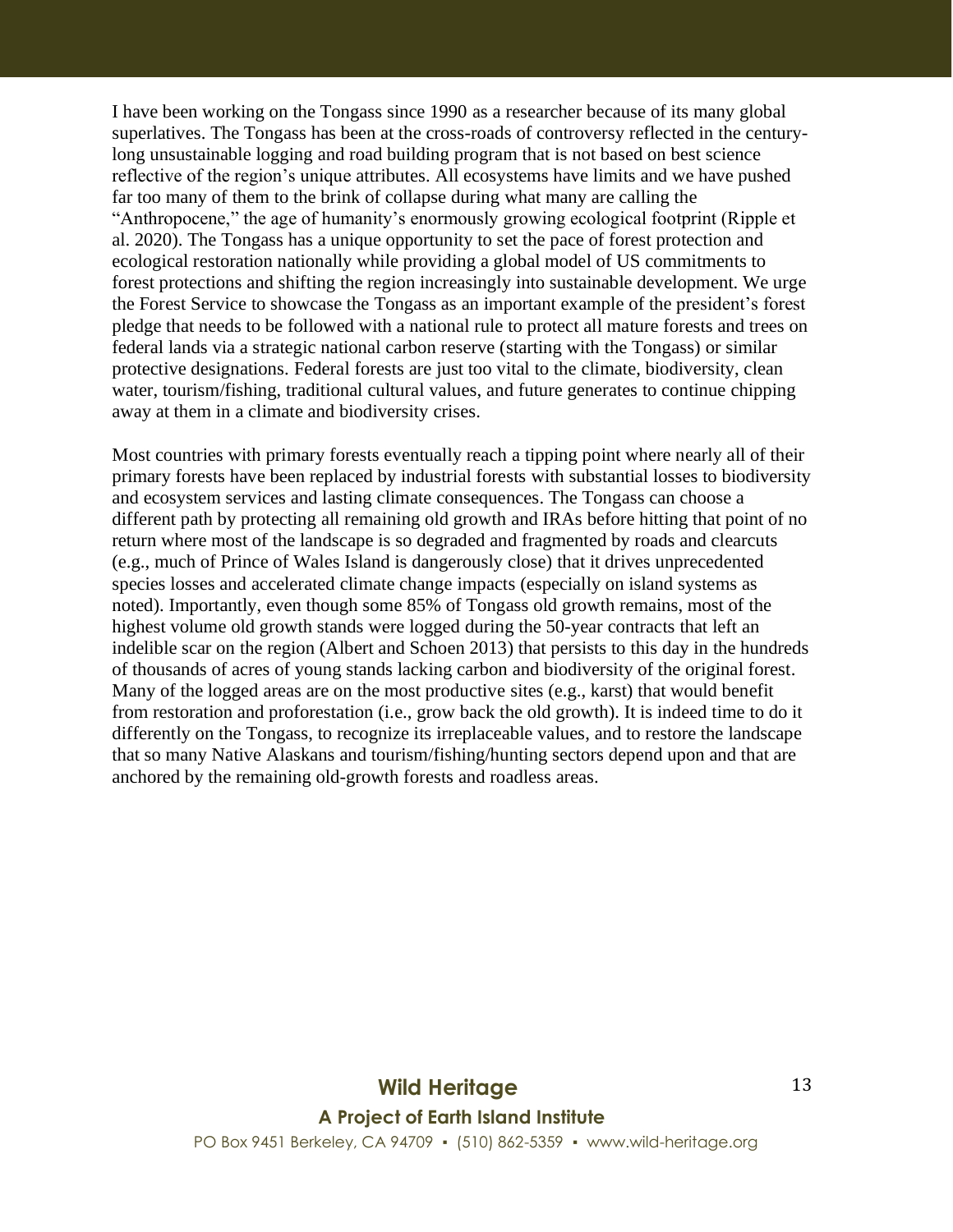#### **Literature Cited**

Albert D. and J. Schoen. 2013. Use of historical logging patterns to identify disproportionately logged ecosystems within temperate rainforests of southeastern Alaska. Conservation Biology 27:774-784.

Barrett, T.M. 2014. Storage and flux of carbon in live trees, snags, and logs in the Chugach and Tongass National Forests. Gen. Tech. Rep. PNW-GTR-889. Portland, OR: U.S. Department of Agriculture, Forest Service, Pacific Northwest Research Station. 44 p.

Birdsey, R.A, et al. 2019. Assessment of the influence of disturbance, management activities, and environmental factors on carbon stocks of U.S. national forests. Gen. Tech. Rep. RMRS-GTR-402. Fort Collins, CO: U.S. Department of Agriculture, Forest Service, Rocky Mountain Research Station.

Buma, B., and T. Thompson. 2019. Long-term exposure to more frequent disturbances increases baseline carbon in some ecosystems: mapping and quantifying the disturbance frequency-ecosystem C relationship. PLosOne https://doi.org/10.1371/journal.pone.0212526

Buma, B., et al. 2019. Emergent freeze and fire disturbance dynamics in temperate rainforests. Austral Ecology. DOI: 10.1111/aec.12751

Brandt, P. et al. 2014. Multifunctionality and biodiversity: Ecosystem services in temperate rainforests of the Pacific Northwest, USA. Biological Conservation 169: 362–371.

Carroll C, et al. 2015. Biotic and Climatic Velocity Identify Contrasting Areas of Vulnerability to Climate Change. PLoS ONE 10(10): e0140486. pmid:26466364

Cook-Patton, S.C., et al. 2021. Protect, manage and then restore lands for climate mitigation. Nature Climate Change www.nature.com/natureclimatechange

Congressional Research Center (CRS). 2020. U.S. forest carbon data: in brief. Updated May 5, 2020. Prepared for Members and Committees of Congress. [https://crsreports.congress.gov](https://crsreports.congress.gov/)

D'Amore, D., and A.D. McGuire. 2020. Forestry as a natural climate solution: the positive outcomes of negative carbon emissions. USDA Forest Service PNW Research Station. <https://www.fs.fed.us/pnw/sciencef/scifi225.pdf>

Dawson, N.G., et al. 2007. Endemic mammals of the Alexander Archipelago. Southeast Alaska Conservation Assessment Chapter 6.7. https://www.conservationgateway.org/ConservationByGeography/NorthAmerica/UnitedState s/alaska/seak/era/cfm/Documents/2\_Chapter\_2.pdf

## **Wild Heritage**

#### **A Project of Earth Island Institute**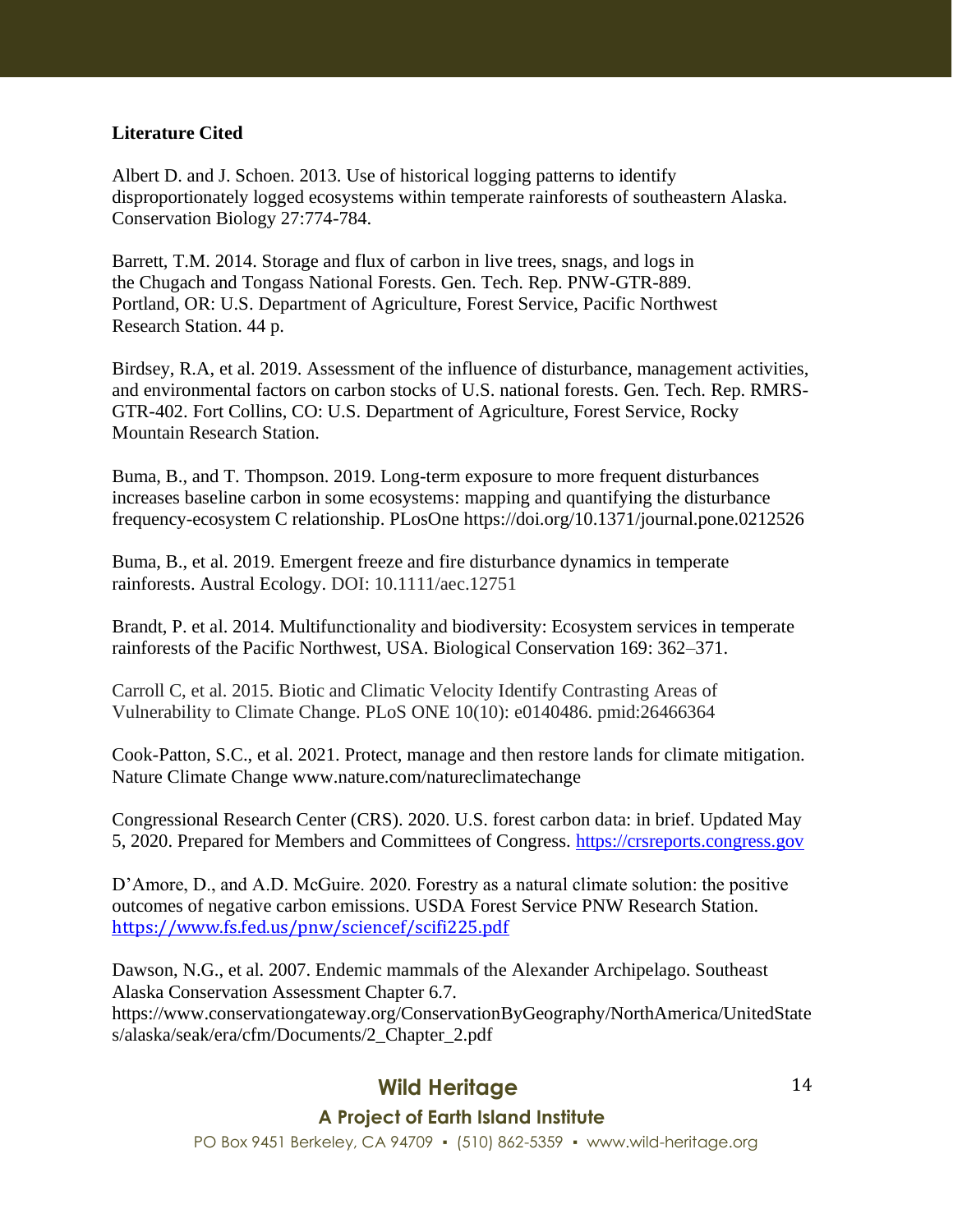DellaSala, D.A., 1996. Effects of silvicultural modifications of temperate rainforest on breeding and wintering bird communities, Prince of Wales Island, southeast Alaska. The Condor 98:706-721.

DellaSala, D.A., et al. 2011a. Temperate and boreal rainforests of the Pacific Coast of North America. Pp. 42-81 in D.A. DellaSala, Temperate and Boreal Rainforests of the World: Ecology and Conservation. Island Press.

DellaSala, D.A., et al. 2011b. Crosscutting issues and conservation strategies. Pp. 243-259 in D.A. DellaSala, Temperate and Boreal Rainforests of the World: Ecology and Conservation. Island Press.

DellaSala, D.A., et al. 2011c. Roadless areas and clean water. Journal of Soil and Water Conservation 66:78A-84A. doi:10.2489/jswc.66.3.78A

DellaSala D.A. et al. 2015. Climate Change May Trigger Broad Shifts in North America's Pacific Coastal Rainforests. In: D. A. DellaSala, and M. I. Goldstein (eds.) Reference Module in Earth Systems and Environmental Sciences http://dx.doi.org/10.1016/B978-0-12-409548- 9.09367-2

DellaSala, D.A, et al. 2020. Primary forests are undervalued in the climate emergency. Bioscience. doi:10.1093/biosci/biaa030

Forman. R.T.T., and L.E. Alexander. 1998. Roads and their major ecological effects. Annu. Rev. Ecol. Syst. 29:207-231.

Forman, R.T.T., et al. 2003. Road ecology: science and solutions. Island Press, Washington D.C.

Heilman, G.E. Jr., et al. 2002. Forest fragmentation of the conterminous United States: assessing forest intactness through road density and spatial characteristics. Bioscience 52:411-422. http://www.bioone.org/doi/full/10.1641/0006- 3568%282002%29052%5B0411%3AFFOTCU%5D2.0.CO%3B2

Gelbard, J.L., and S. Harrison. 2003. Roadless habitats as refuges for native grasslands: interctions with soil, aspect, and grazing. Ecol. Applic. 13:404-415 https://www.jstor.org/stable/3099907

Griscom, B.W., et al. 2017. Natural climate solutions. PNAS www.pnas.org/cgi/doi/10.1073/pnas.1710465114

# **Wild Heritage A Project of Earth Island Institute**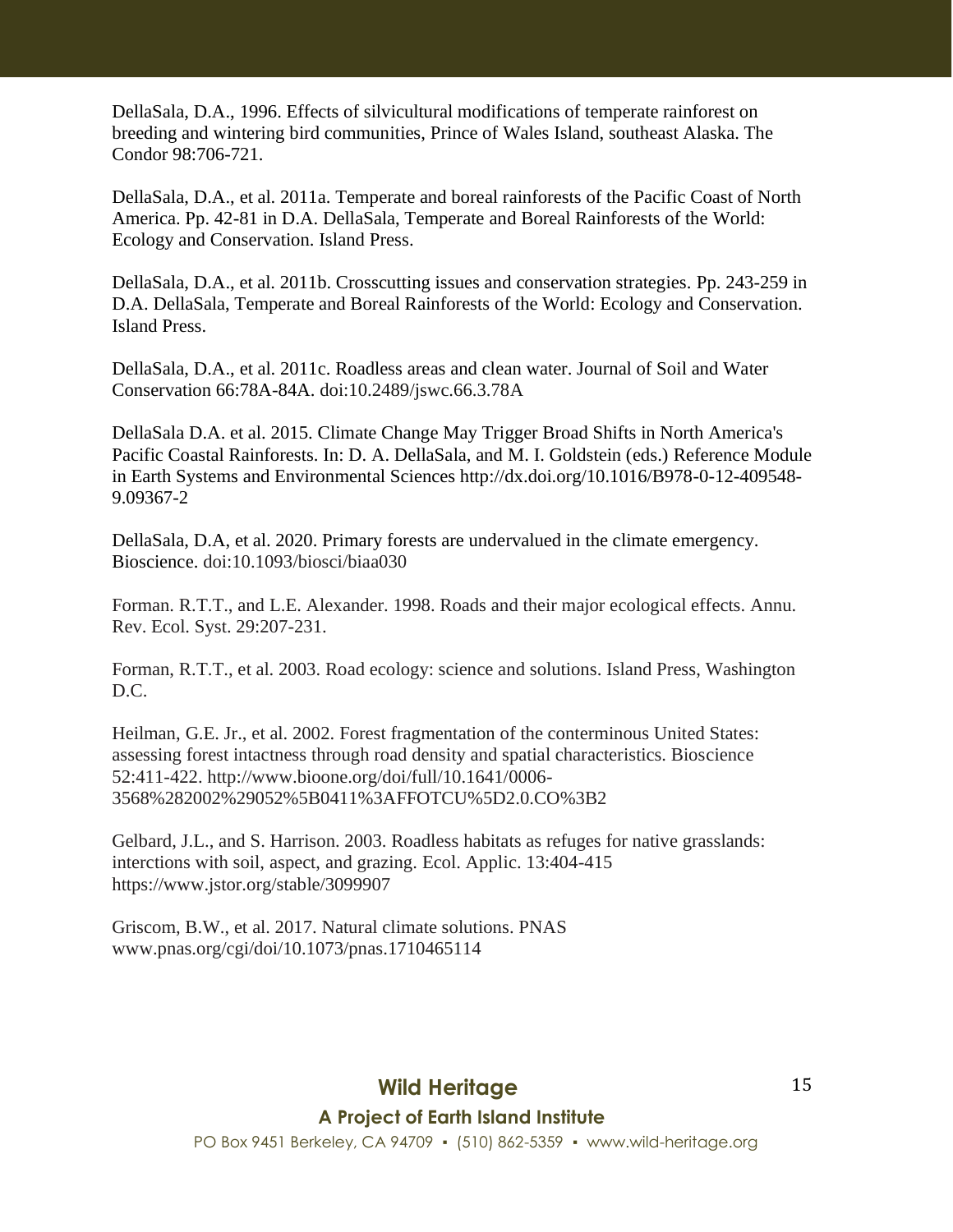Harmon, M.E., 2020. Have product substitution carbon benefits been overestimated? A sensitive analysis of key assumptions. Environ. Res. Lett. 14 (2019) 065008 <https://doi.org/10.1088/1748-9326/ab1e95>

Heath, L.S., et al. 2011. Carbon stocks on forestlands of the United States, with emphasis on USDA Forest Service ownership. Ecosphere Volume 2 Article 6

Hennon, P.E., et al. 2012. Shifting climate, altered niche, and a dynamic conservation strategy for yellow-cedar in the North Pacific Coastal Rainforest. Bioscience 62:147-158.

Hudiburg, T.W., et al. 2019. Meeting GHG reduction targets requires accounting for all forest sector emissions. Environ. Res. Lett. 14 (2019) 095005.

Ibisch, P.L., et al. 2017. A global map of roadless areas and their conservation status. Science 354:1423-1427.

IPBES (Intergovernmental Science-Policy Platform on Biodiversity and Ecosystem Services). 2019. One million threatened species. [https://ipbes.net/news/million-threatened](https://ipbes.net/news/million-threatened-species-thirteen-questions-answers)[species-thirteen-questions-answers](https://ipbes.net/news/million-threatened-species-thirteen-questions-answers)

IPCC (Intergovernmental Panel on Climate Change). 2021. Sixth assessment. https://www.ipcc.ch/report/ar6/wg1/

Keith, H., et al. 2009. Re-evaluation of forest biomass carbon stocks and lessons from the world's most carbon-dense forests. PNAS July 14, 2009 106 (28) 11635- 11640; <https://doi.org/10.1073/pnas.0901970106>

Krankina, O., D.A. DellaSala, et al. 2014. High biomass forests of the Pacific Northwest: who manages them and how much is protected? Environmental Management. 54:112-121.

Law, B.E., et al. 2018. Land use strategies to mitigate climate change in carbon dense temperate forests. PNAS [www.pnas.org/cgi/doi/10.1073/pnas.1720064115](http://www.pnas.org/cgi/doi/10.1073/pnas.1720064115).

Laurence, W.F., et al. 2015. Reducing the global environmental impacts of rapid infrastructure expansion. Current Biology 25:R259-262. https://www.sciencedirect.com/science/article/pii/S0960982215002195

Leighty, W.W. S.P. Hamburg, and J. Caouette. 2006. Effects of management on carbon sequestration in forest biomass in southeast Alaska. Ecosystems 9:1051-1065.

Lindenmayer, D.B., et al. 2012. Global decline in large old trees. Science 338, 1305 (2012). DOI: 10.1126/science.1231070

# **Wild Heritage A Project of Earth Island Institute**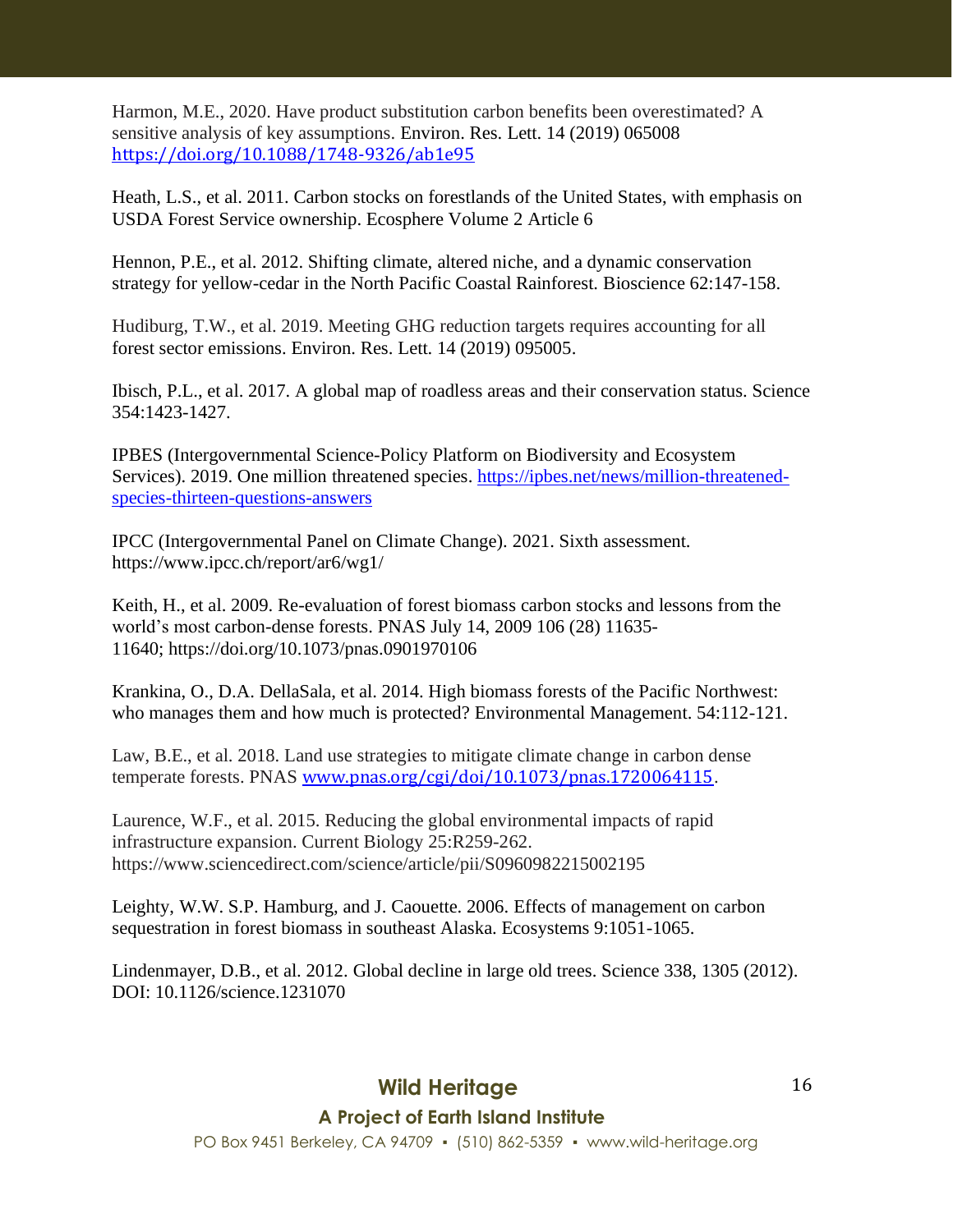Lindenmayer, D.B., et al. 2013. New policies for old trees: averting a global crisis in a keystone ecological structure. Conservation Letters 7:61-69.

Loucks, C., et al. 2003. USDA Forest Service roadless areas: potential biodiversity and conservation reserves. Conservation Ecology 7: 5 <http://www.consecol.org/vol7/iss2/art5>

Lutz, J.A., et al. 2018. Global importance of large-diameter trees. Global Ecology and Biogeography 2018:1-6.

Mackey B., D. A. DellaSala, et al. 2015. Policy options for the world's primary forests in multilateral environmental agreements. Conservation Letters 8:139-147 DOI: 10.1111/conl.12120.

Matsuoka, S., J.A. Johnson, and D.A. DellaSala. 2012. Succession of bird communities in young temperate rainforests following thinning. J. Wildlife Management 76:919-931.

Moomaw, W.R., et al. 2019. Intact forests in the United States: proforestation mitigates climate change and serves the greatest good. Frontiers in Forests and Global Climate Change June 2019 Volume 2 Article 27.

Orians, G., and J. Schoen. 2013. North Pacific Temperate Rainforests: ecology and conservation. University of Washington Press: Seattle.

Ripple, W.J. 2020. World scientists' warning of a climate emergency. Bioscience 70:8-12.

Selva, N., et al. 2011. Roadless and low-traffic areas as conversation targets in Europe. Environmental Management 48:865-877.

Smith, M.A. (ed). 2016. Ecological atlas of southeast Alaska. Audubon Alaska. [https://indd.adobe.com/view/bb243dff-5852-44c5-bdf5-4b1be96bdc53.](https://indd.adobe.com/view/bb243dff-5852-44c5-bdf5-4b1be96bdc53)

Strittholt, J.R., and D.A. DellaSala. 2001. Importance of roadless areas in biodiversity conservation in forested ecosystems: a case study – Klamath-Siskiyou ecoregion, U.S.A. Conservation Biology 15:1742-1754.

Taxpayers for Common Sense. 2020. Counting our losses after 40 years of money-losing timber sales in the Tongass. [https://www.taxpayer.net/wp-content/uploads/2020/09/TCS-](https://www.taxpayer.net/wp-content/uploads/2020/09/TCS-Cutting-Our-Losses-40-yrs.-of-Tongass-Timber-Sales_Sept.-2020.pdf)[Cutting-Our-Losses-40-yrs.-of-Tongass-Timber-Sales\\_Sept.-2020.pdf](https://www.taxpayer.net/wp-content/uploads/2020/09/TCS-Cutting-Our-Losses-40-yrs.-of-Tongass-Timber-Sales_Sept.-2020.pdf)

Trombulak, S.C., and C.A. Frissell. 2000. Review of ecological effects of roads on terrestrial and aquatic communities. Conservation Biology 14:18-30.

United Nations. 2015. Paris agreement. [https://unfccc.int/sites/default/files/english\\_paris\\_agreement.pdf](https://unfccc.int/sites/default/files/english_paris_agreement.pdf)

### **Wild Heritage A Project of Earth Island Institute**